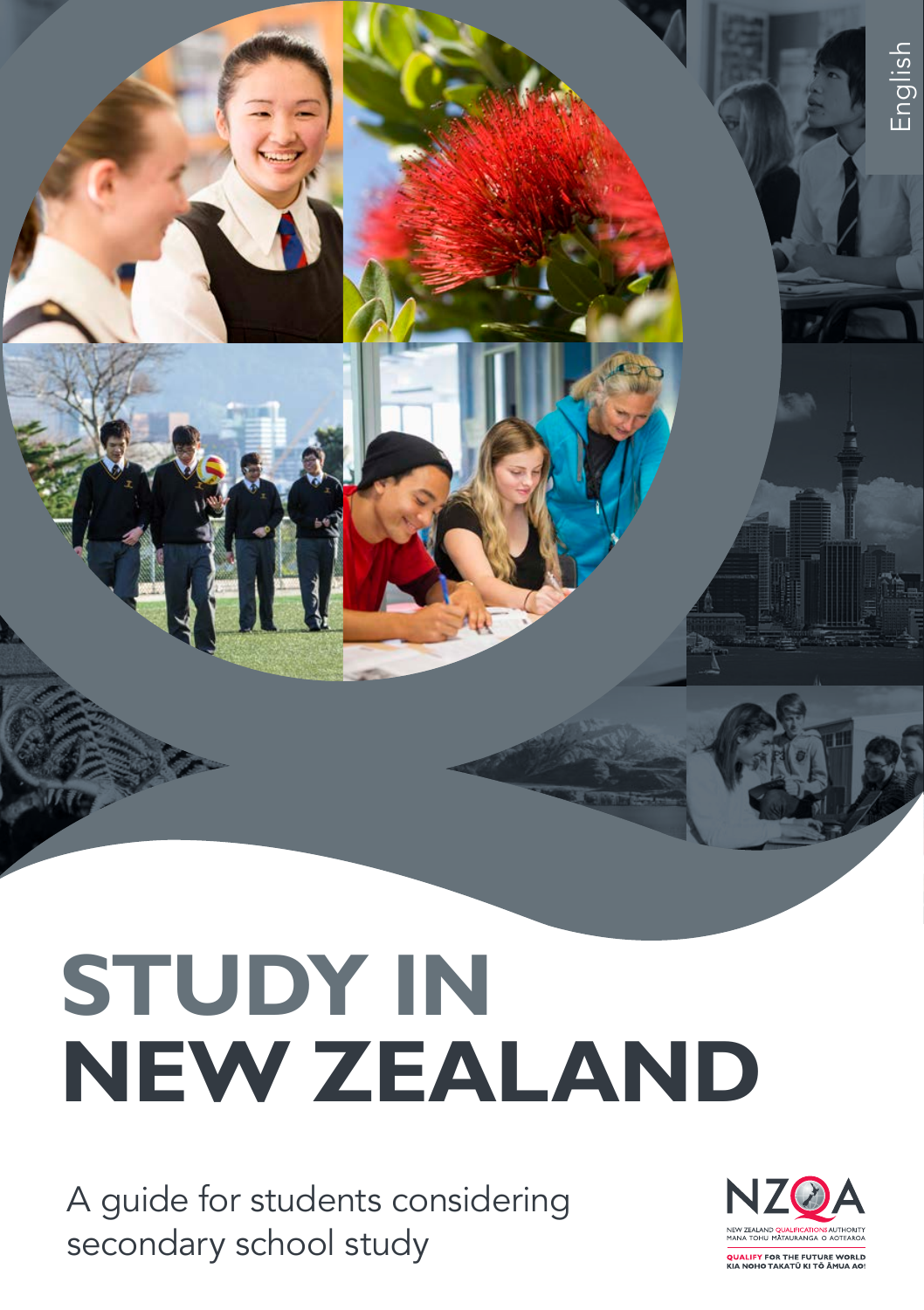## **Coming to study in New Zealand**

New Zealand offers an excellent choice of schooling at the secondary level. You will be taught in an English-speaking environment, sharing classes with New Zealanders and other international students, and encouraged to participate in all areas of learning.

You can trust that a New Zealand education will give you the skills and knowledge you need for both your future career and life in the world today.

Secondary study usually lasts five years between the ages of 13 and 18. Most secondary schools in New Zealand are government schools, and teach a national curriculum. International students generally enter into New Zealand's National Certificates of Educational Achievement (NCEA) with students of a similar age. The school's decision on an international student's entry will also consider the student's prior learning and English language ability.

New Zealand's secondary schools offer nationally and internationally recognised qualifications. All national secondary qualifications are monitored and checked by government and education agencies.

New Zealand's education system is considered world class. The Organisation for Economic Cooperation and Development (OECD) compares the educational performance of teenagers in over 70 countries through their Programme for International Student Assessment (PISA). The results show New Zealand students are continuing to score above the OECD average in mathematics, science and reading. Our higher achieving students are comparable to the best in the world.

See: www.nzqa.govt.nz/studying-in-new-zealand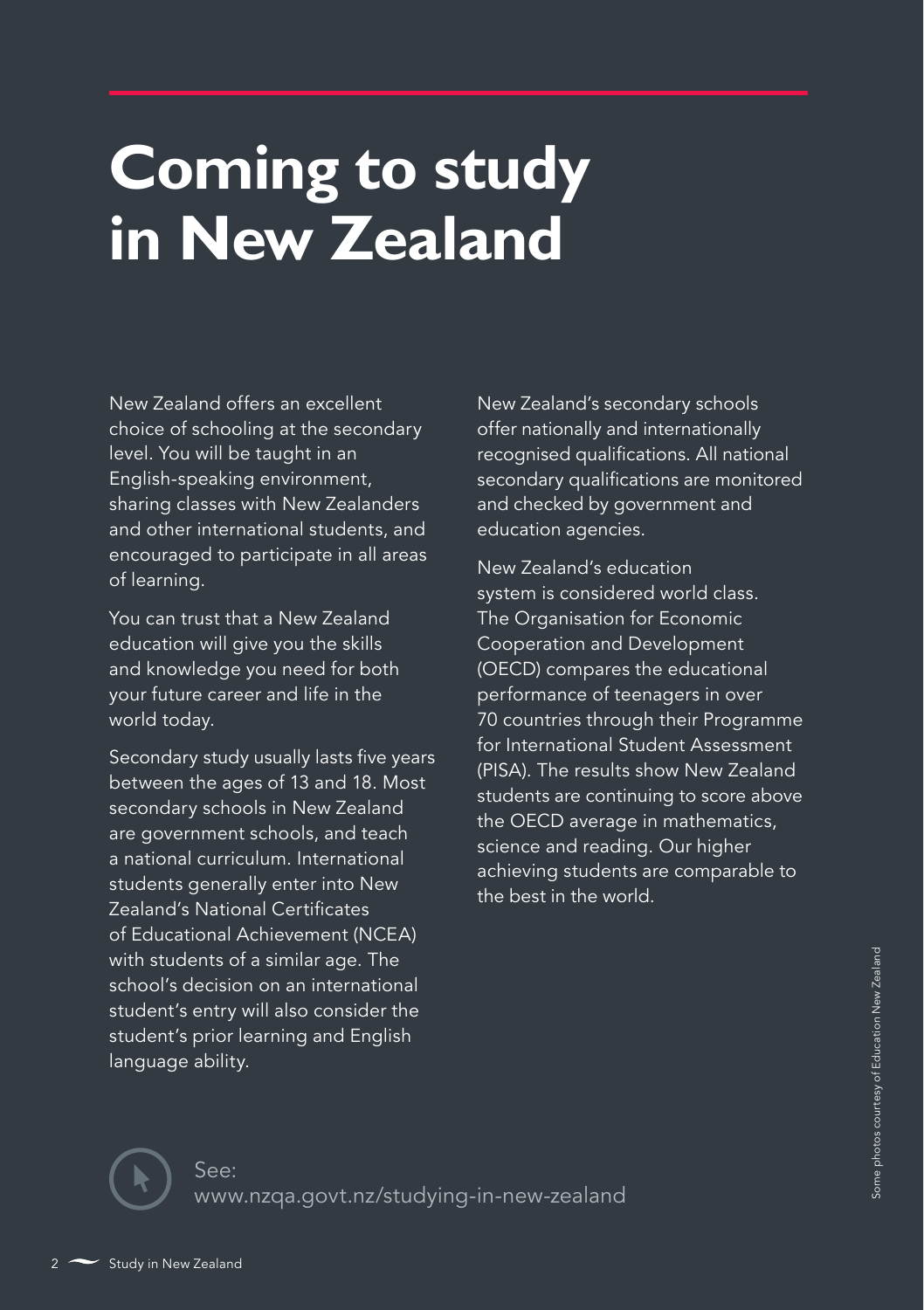## **National Certificates of Educational Achievement (NCEA)**

NCEA is the main qualification for secondary school students in New Zealand. You can be confident that you can use NCEA towards future study either in New Zealand or another country.

NCEA is awarded at three levels; 1, 2 and 3. Students usually gain NCEA Level 1 in year 11 (aged 15), Level 2 in year 12 (aged 16) and Level 3 in year 13 (aged 17–18).

NCEA is a very flexible qualification and can be personalised according to each student's ability and interests. You may study one or more subjects at a higher level if you are very good at those subject(s). For example, if you are studying at Level 2 but are very good at Mathematics, you can study Mathematics at Level 3.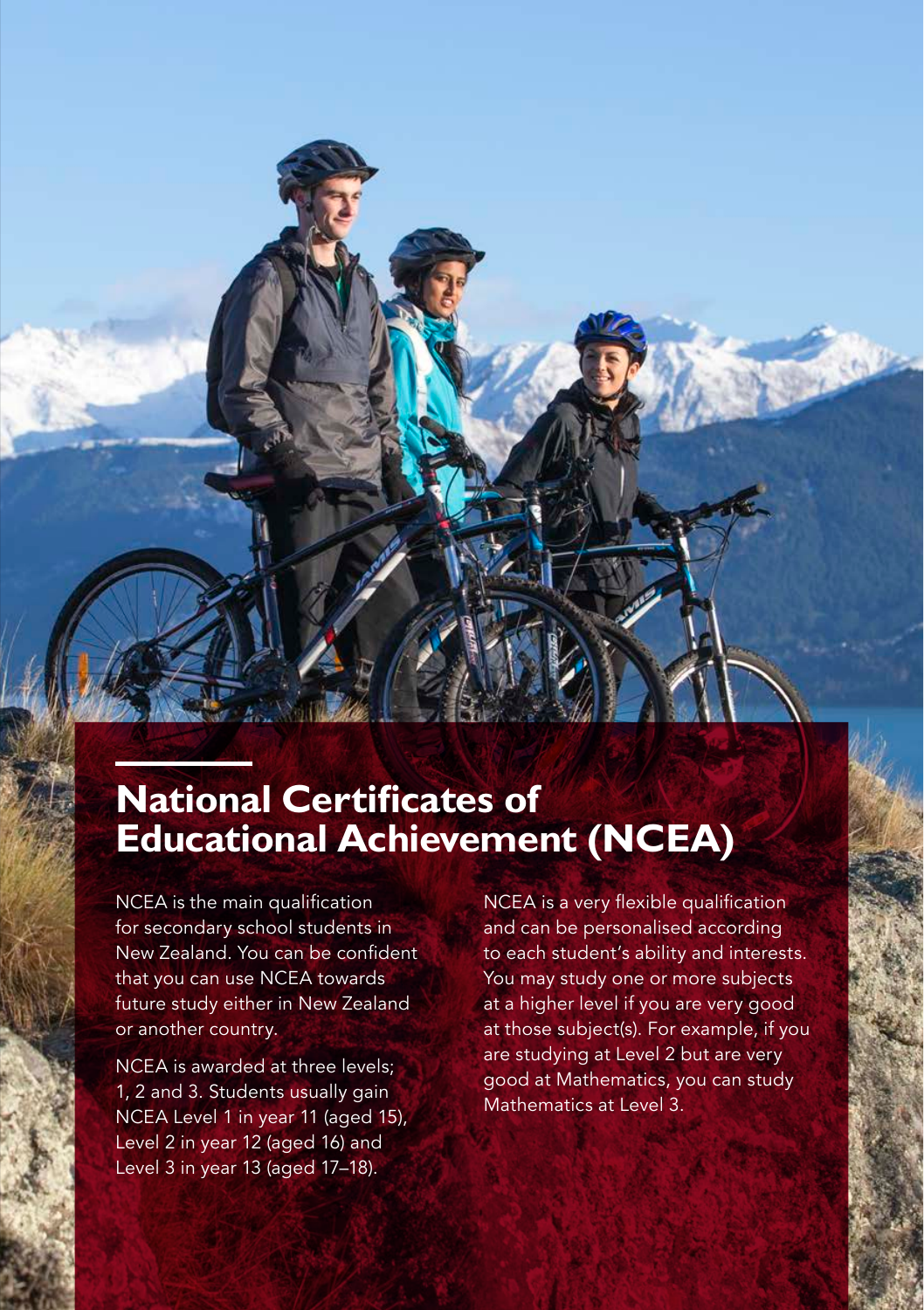## **NCEA offers many subjects to suit you**

Each year, you can choose from a wide range of over 40 subjects, depending on what is offered at your school. In year 11, you will probably take a broad range of subjects which might include English, Mathematics and Science and two or three other subjects. In years 12 and 13 you will start thinking about what areas you need to focus on for your future study or career.

If you have a particular career in mind, you can start to match subjects to suit your future career choice. Find out which subjects you will need from your school or the university, polytechnic, institute of technology or private training establishment (higher education providers) where you intend to study.

NCEA allows schools to develop programmes of learning to suit students' needs and then assess what they know against standards (the skills and knowledge that you are expected to know). Most students will be tested, or assessed, with a mixture of internal assessment (work that is set and marked by individual schools), and with external assessment – end-of-year external examinations that are set and marked by the New Zealand Qualifications Authority (NZQA). NZQA checks that assessment is fair across all secondary schools in New Zealand.





Students are recognised for high achievement at each level by gaining NCEA with Merit or NCEA with Excellence. High achievement in an individual subject is also recognised with Merit or Excellence grades.

Merit and Excellence grades will help you gain entry into a university programme and are viewed positively by employers.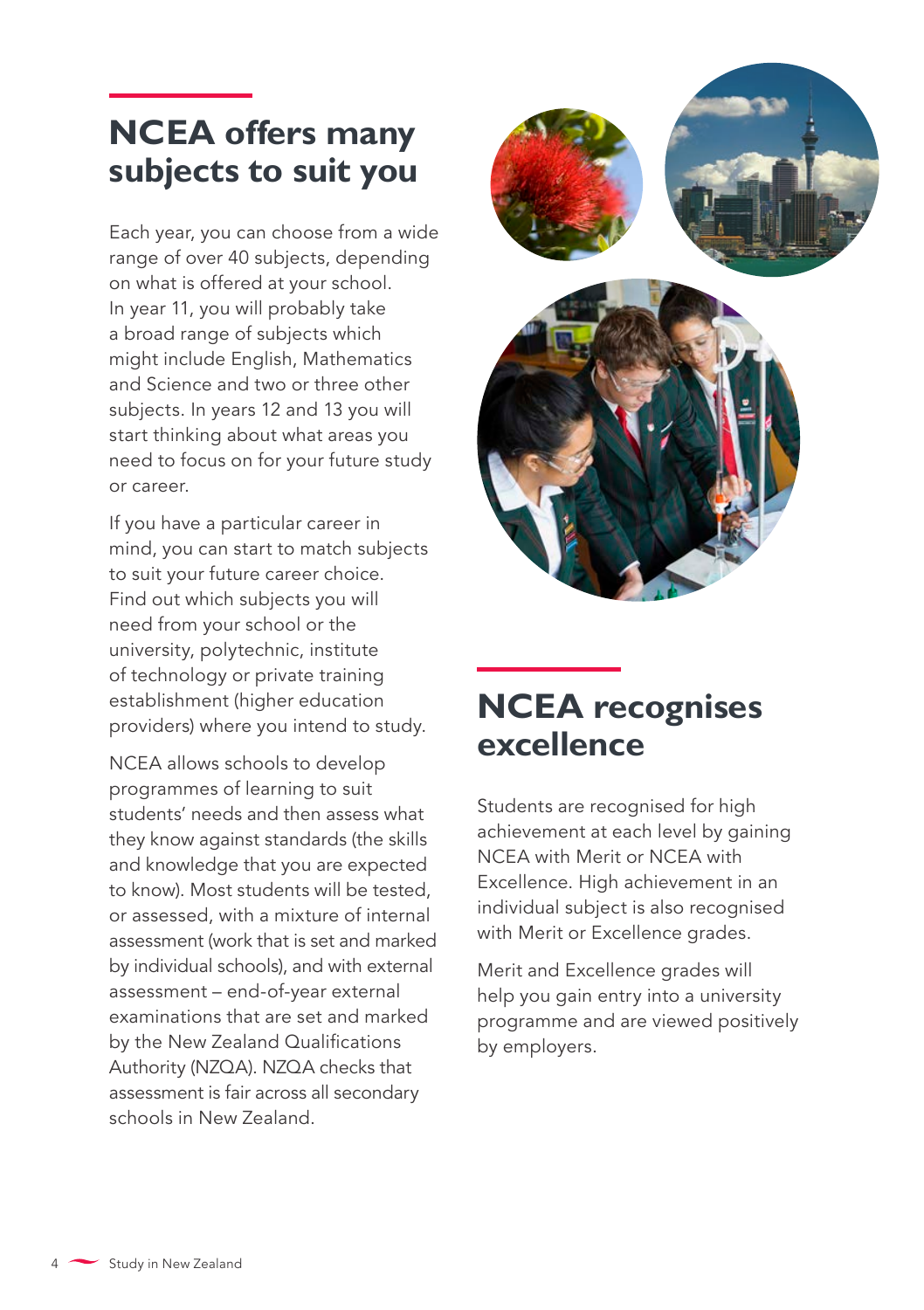### **Other awards**

University Entrance is the minimum requirement needed for making an application to study at a New Zealand university. To gain University Entrance students need to achieve credits in subjects/courses that are on the list of approved subjects for University Entrance. Students also need to meet literacy and numeracy requirements.

A full list of requirements and approved subjects for University Entrance is available on the NZQA website: www.nzqa.govt.nz/UE

The very best students are encouraged to do the end-of-year New Zealand Scholarship examinations. The material is the same as NCEA Level 3, but the standard of performance required is much higher.

New Zealand Scholarship requires students to demonstrate high-level critical thinking within complex situations and is well regarded both within New Zealand and internationally.

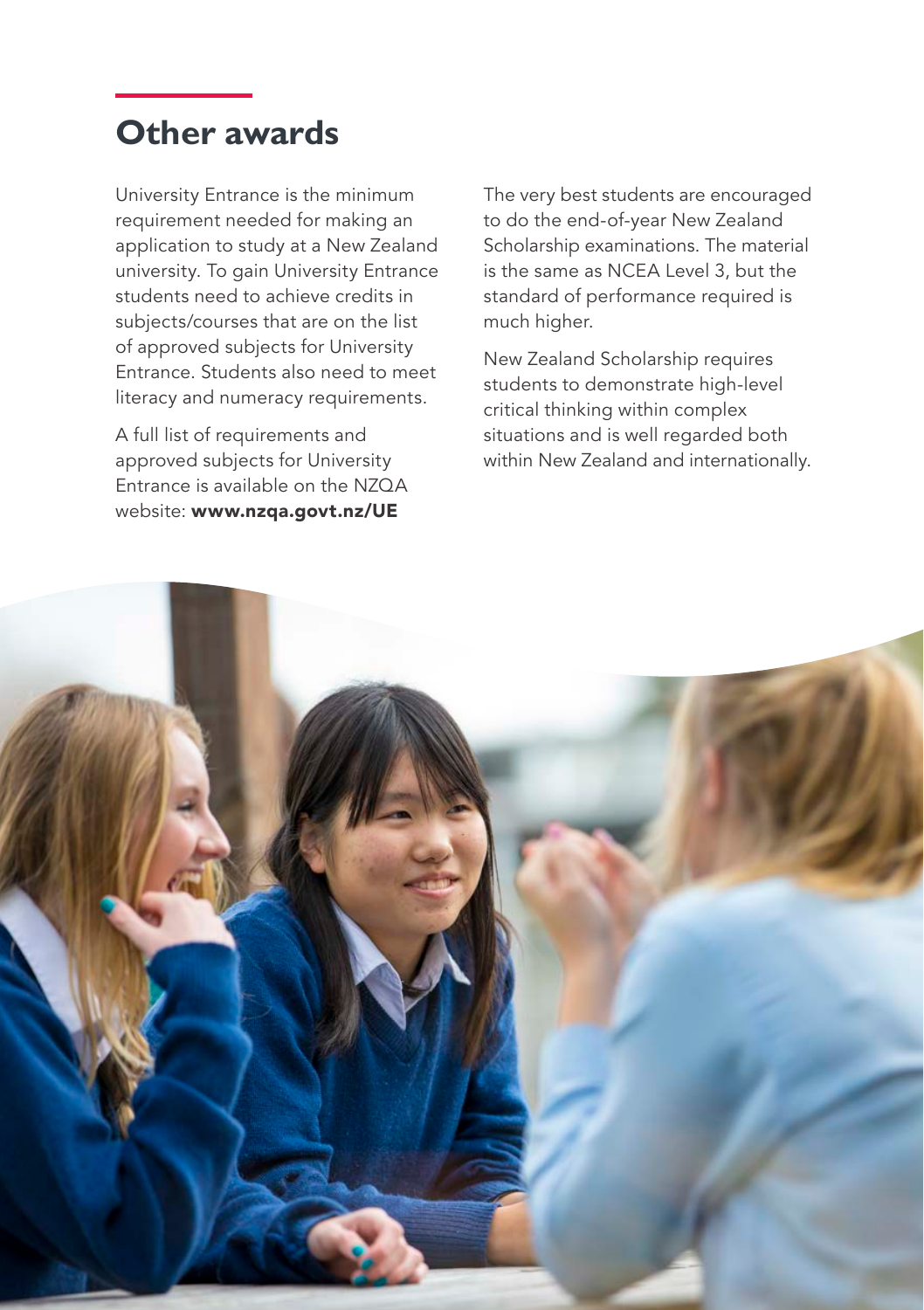## **Using NCEA after leaving school**

You need to ensure the subjects you study for NCEA are appropriate for entry into university and other higher education providers both in New Zealand and in other countries. Your teachers can help you with subject choices. For further information see:

#### www.nzqa.govt.nz/ncea

NCEA is a national school-leaver qualification and well recognised overseas. It is well regarded by employers and used for selection by universities, both in New Zealand and other countries. Independent research has shown that if you do well in NCEA, you are likely to do well in your first year at university.

New Zealand has equivalency arrangements with Australia and Germany for NCEA Level 3, and Thailand for NCEA Level 2, which means they accept students with NCEA qualifications.

Students with NCEA Level 3 have gained access to universities around the world. Prestigious universities, like Oxford University in the United Kingdom and Harvard University in the United States of America accept applications from students with New Zealand's University Entrance certificate and NCEA Level 3 endorsed with Excellence.

New Zealand is a signatory to the European Convention on the Equivalence of Diplomas Leading to Admission to Universities. This supports your ability to seek recognition of your NCEA results with education providers and employers in European Union member states.





## **Getting your results**

NZQA administers NCEA and holds a database of all results. You can access your results via the NZQA website, download official results notices and request printed copies.

## **Support for English language learners**

Students who come from non-English speaking backgrounds are supported in schools. English Language (EL) programmes build on the students' language skills and provide a bridge, enabling students to participate in New Zealand schools.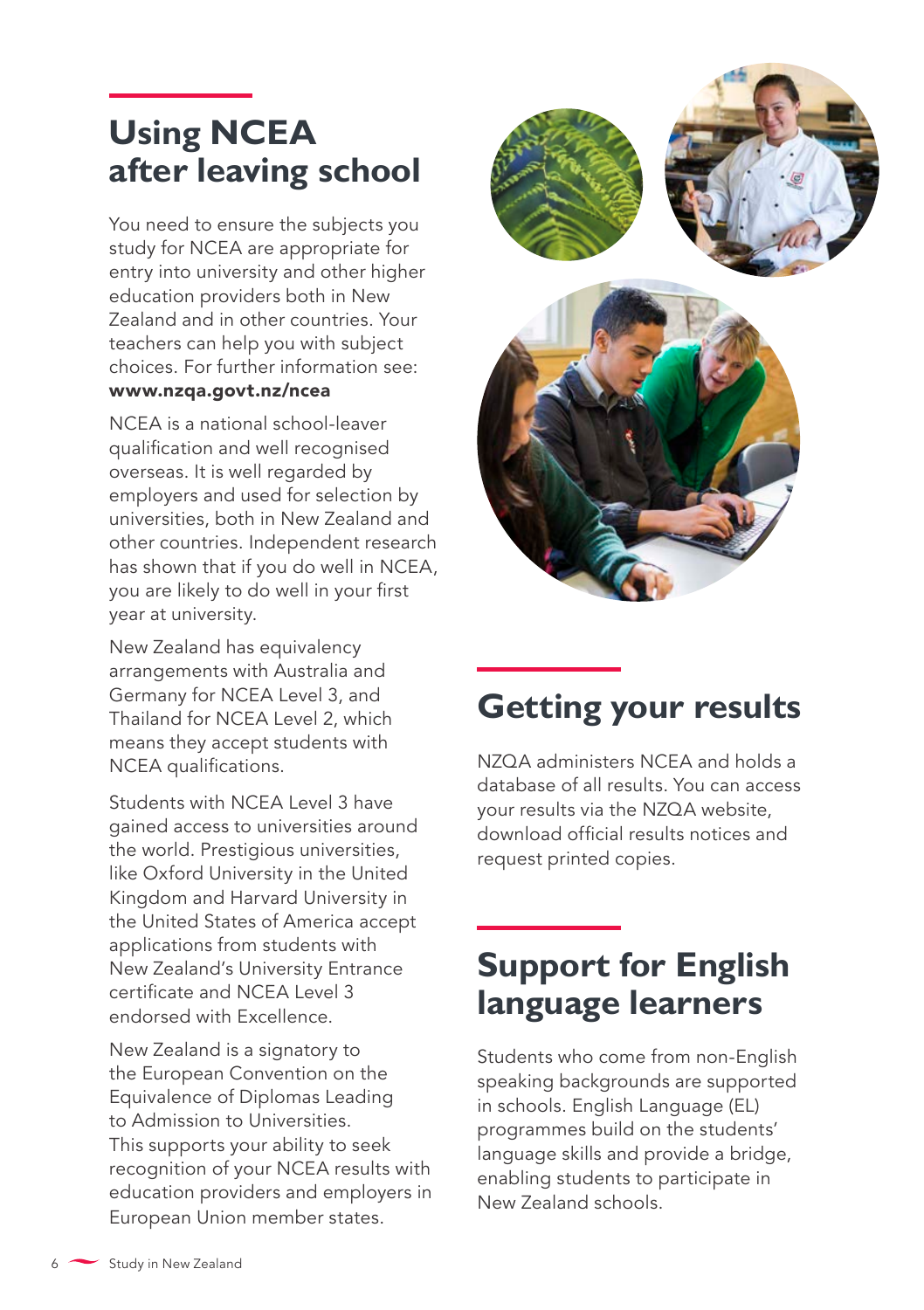## **NCEA Pathways**